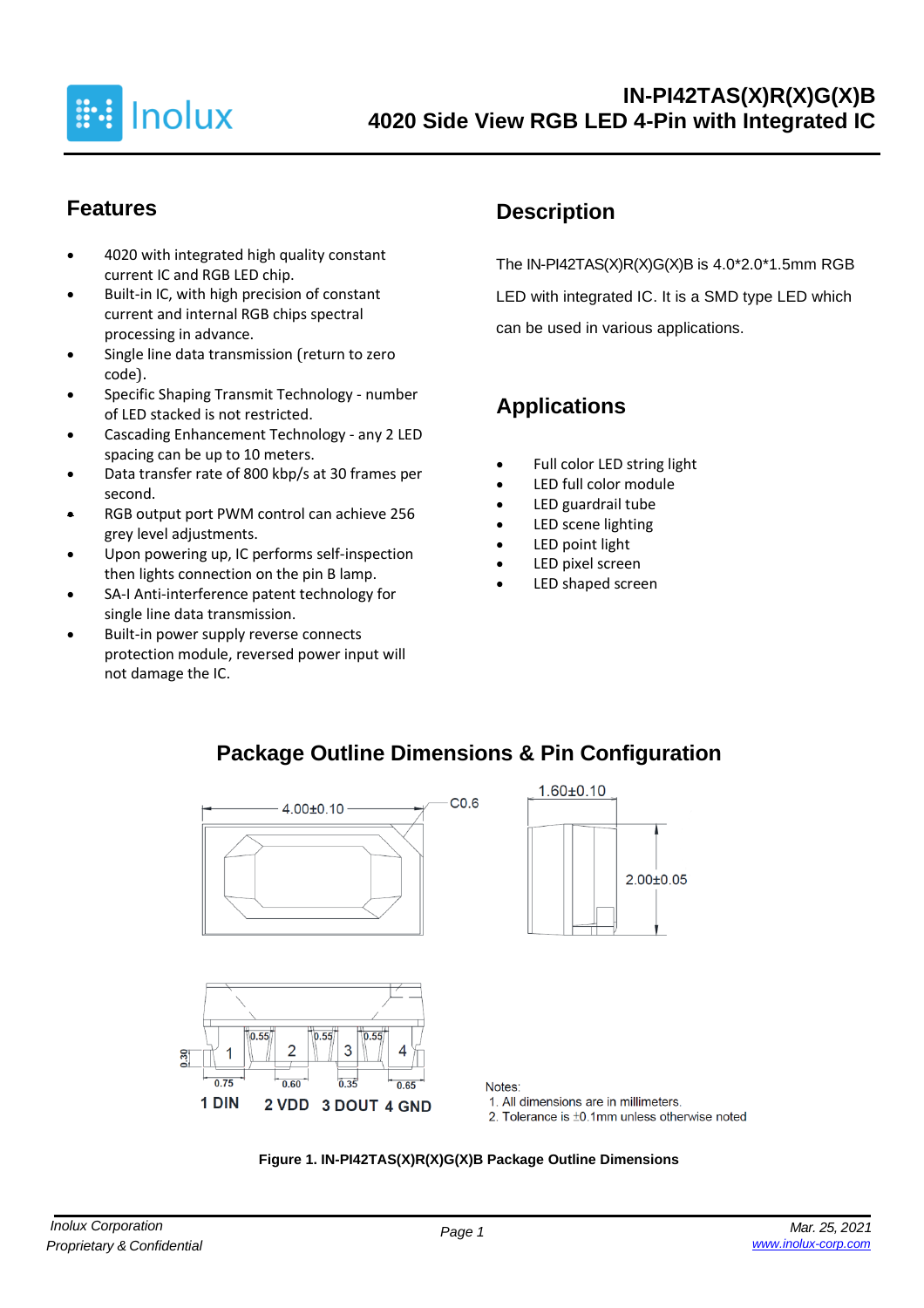

## **Pin Configuration**

| <b>Number</b> | Symbol                                    | <b>Function Description</b> |  |  |
|---------------|-------------------------------------------|-----------------------------|--|--|
|               | DIN                                       | Control data signal input   |  |  |
|               | VDD                                       | Power supply LED            |  |  |
| З             | Control data signal output<br><b>DOUT</b> |                             |  |  |
|               | GND                                       | Ground                      |  |  |

# **Recommended Soldering Pad Size**

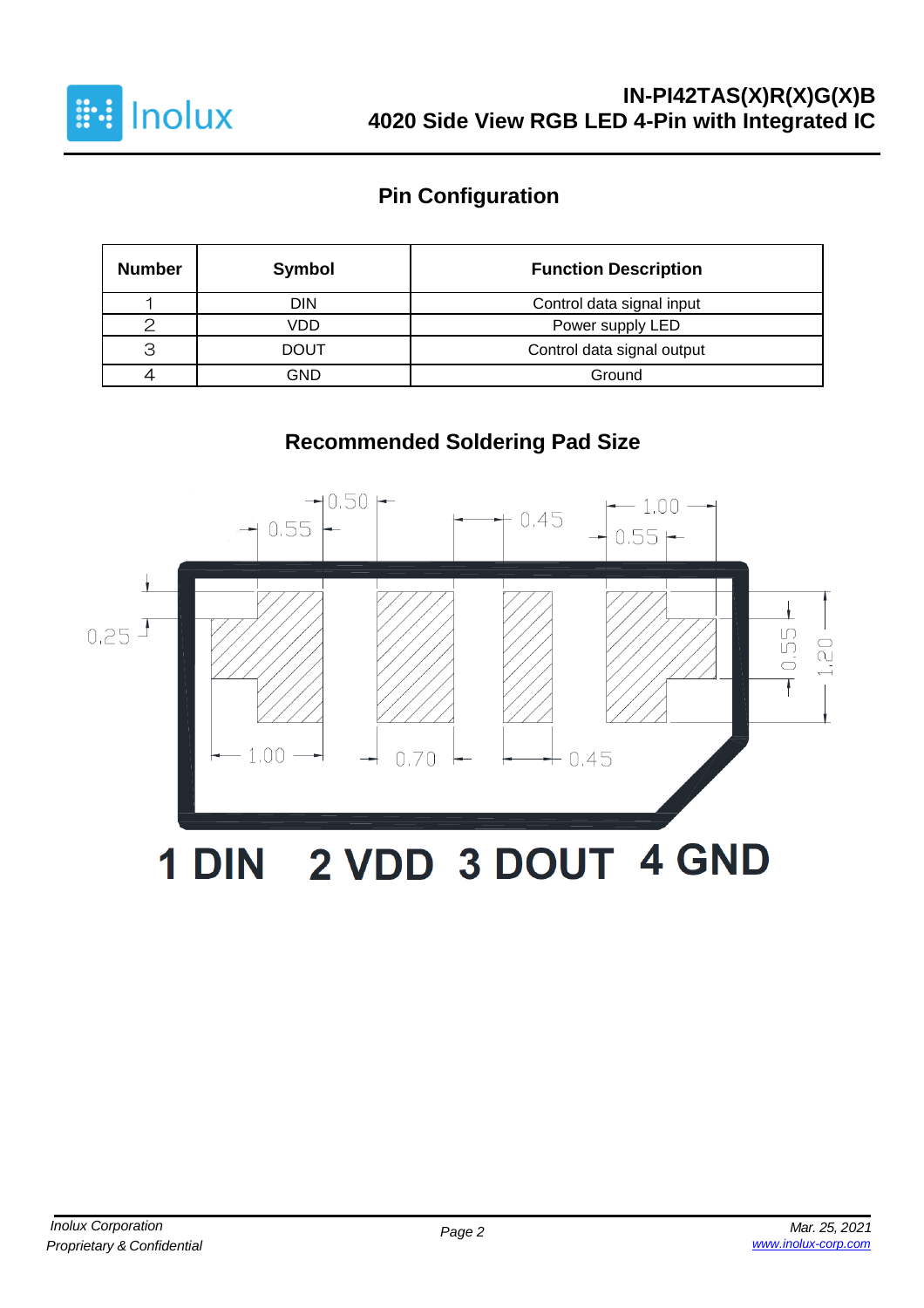

## **Absolute Maximum Rating** *(Ta = 25* ℃*, VSS=0V)*

| <b>Parameter</b>      | <b>Symbol</b>         | Range              | <b>Unit</b> |
|-----------------------|-----------------------|--------------------|-------------|
| Logic supply voltage  | V <sub>DD</sub>       | $+3.7 \sim +5.5$   | V           |
| Logic input voltage   | <b>V<sub>IN</sub></b> | $-0.5 - VDD + 0.5$ |             |
| Operating temperature | ToPT                  | $-40 - +85$        | ∽           |
| Storage temperature   | $T$ stg               | $-40 - +85$        | °∩          |
| ESD pressure (HBM)    | <b>VESD</b>           | 2K                 |             |
| ESD pressure (DM)     | <b>VESD</b>           | 200                |             |

### **LED Characteristics** *(Ta <sup>=</sup> 25°C)*

| Color       |                    | IN-PI42TAS5R5G5B<br>(5mA) | IN-PI42TASPRPGPB<br>(12mA) |                      |  |  |
|-------------|--------------------|---------------------------|----------------------------|----------------------|--|--|
|             | Wavelength(nm)     | Light Intensity(mcd)      | Wavelength(nm)             | Light Intensity(mcd) |  |  |
| Red         | 620-630            | 50-150                    | 620-630                    | 300-500              |  |  |
| Green       | 200-400<br>520-535 |                           | 515-530                    | 700-1500             |  |  |
| <b>Blue</b> | 460-475<br>50-100  |                           | 460-475                    | 200-300              |  |  |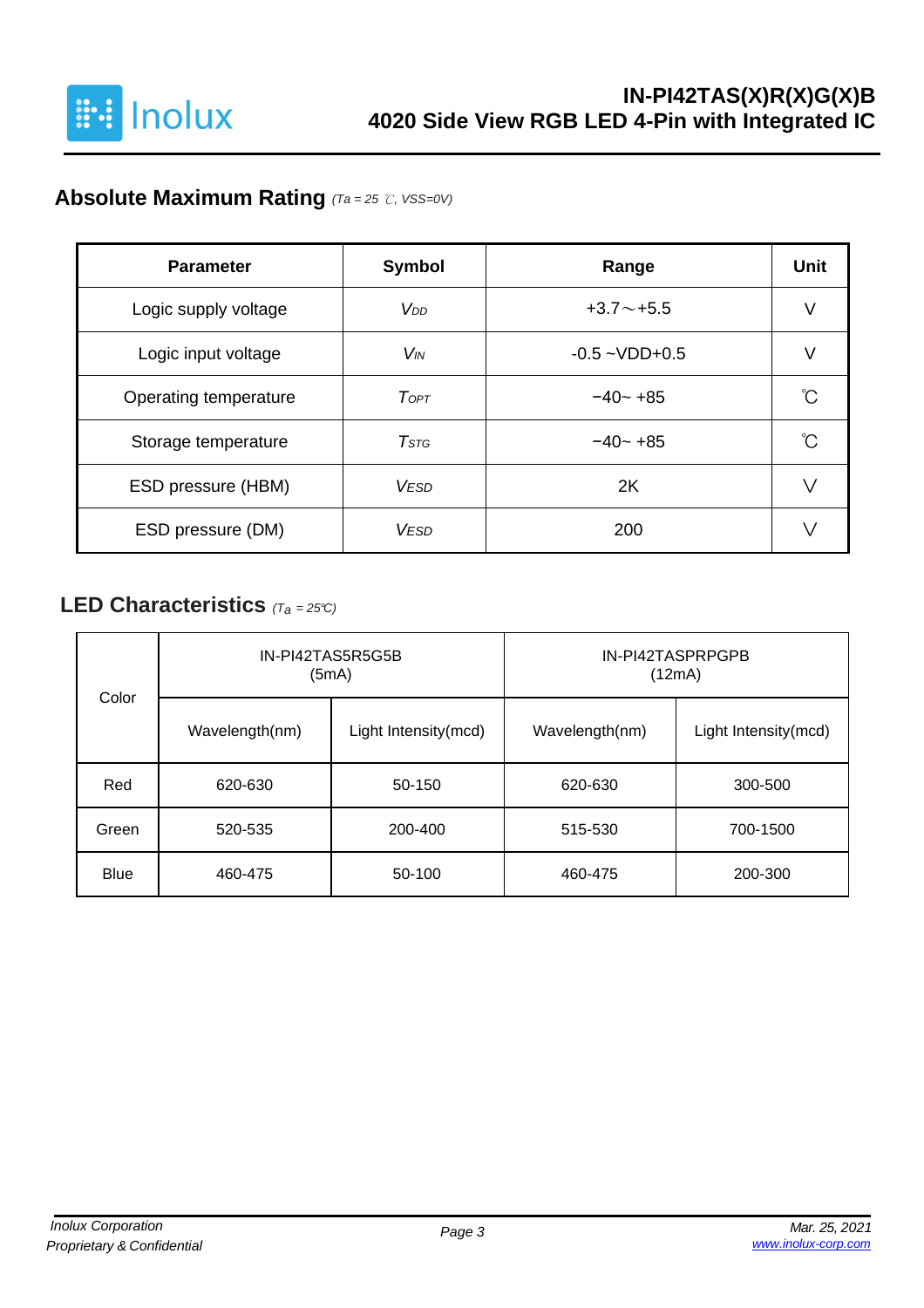

## **Recommended Operating Ranges** *(unless otherwise specified, Ta= -20 ~ +70* ℃*, VDD=4.5 ~ 5.5V, VSS=0V)*

| <b>Parameter</b>         | Symbol           | Min.       | Typ. | <b>Max</b>               | <b>Unit</b> | <b>Test conditions</b> |
|--------------------------|------------------|------------|------|--------------------------|-------------|------------------------|
| Supply voltage           | $V_{DD}$         | ۰          | 5.2  | $\overline{\phantom{0}}$ | V           |                        |
| High level input voltage | $V_{I\!H}$       | $0.7^*VDD$ |      | $\overline{\phantom{0}}$ | V           | $VDD=5.0V$             |
| Low level input voltage  | $V_{IL}$         | ۰          |      | $0.3*VDD$                | V           | $VDD=5.0V$             |
| The frequency of PWM     | F <sub>PWM</sub> | ۰          | 1.2  | $\blacksquare$           | <b>KHZ</b>  | ٠                      |
| Static power consumption | סמ               |            | 1    |                          | mA          |                        |

#### **Switching Characteristics** *(unless otherwise specified, Ta=25* ℃*)*

| <b>Parameter</b>               | Symbol           | Min. | Typ. | <b>Max</b> | <b>Unit</b> | <b>Test conditions</b>                                                             |
|--------------------------------|------------------|------|------|------------|-------------|------------------------------------------------------------------------------------|
| The speed of data transmission | F <sub>DIN</sub> |      | 800  |            | <b>KHZ</b>  | The duty ratio of 67%<br>(data 1)                                                  |
|                                | $T_{PLH}$        |      | 67   |            | ns          |                                                                                    |
| DOUT transmission delay        | $T_{PHL}$        |      | 82   |            | ns          | <b>DIN→DOUT</b>                                                                    |
| Out R/B conversion             | $T_r$            |      | 22   |            | ns          | $B=$<br><b>IOUT</b><br>R.<br>5mA/13mA, out<br>R / B port connected                 |
| time                           | $\mathcal{T}_f$  |      | 75   |            |             | with 200 $\Omega$ resistor to<br>VDD in series, load<br>capacitance to ground      |
| Out R/B conversion             | $T_r$            |      | 18   |            | ns          | $IOUT G = 5mA/13mA,$<br>G<br>out<br>port<br>is.<br>connected with 200 $\Omega$     |
| time                           | $T_f$            |      | 110  |            |             | resistor to VDD<br>in.<br>series, and the load<br>capacitance to ground<br>is 30pf |

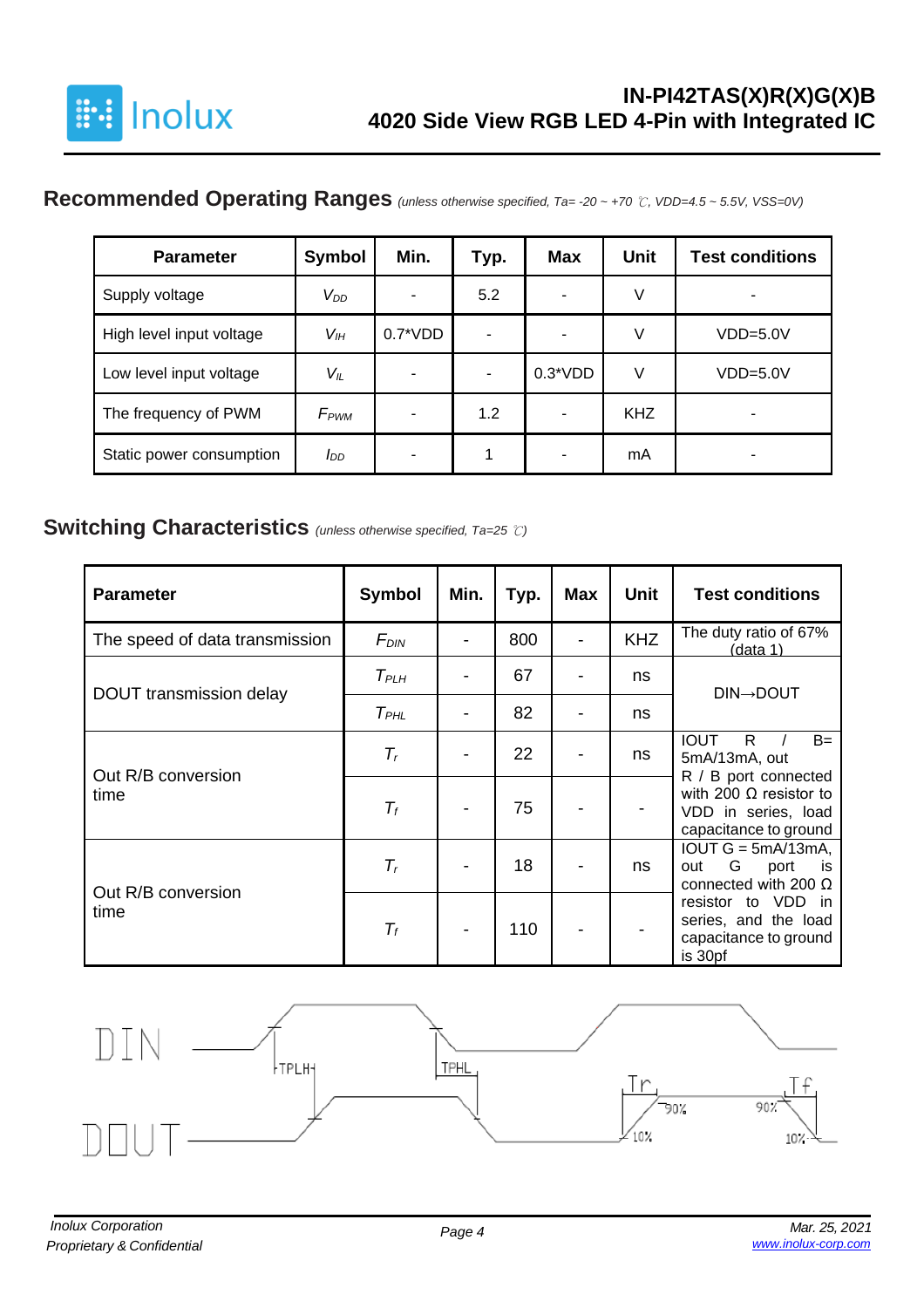

## **Timing Waveforms**

1. Input Code



2. The data transmission time (TH+TL=1.25µs±600ns):

| <b>Name</b>      | <b>Description</b>         | Min. | Typ. value     | Max.                     | <b>Unit</b> |
|------------------|----------------------------|------|----------------|--------------------------|-------------|
|                  | <b>Period</b>              | 1.2  |                |                          | μs          |
| <b>T0H</b>       | 0 code, high level time    | 0.2  | 0.3            | 0.4                      | μs          |
| T <sub>0</sub> L | 0 code, low level time     | 0.8  | $\blacksquare$ | $\blacksquare$           | μs          |
| T <sub>1</sub> H | 1 code, high level time    | 0.7  | 0.9            | 1.0                      | $\mu$ s     |
| T <sub>1</sub> L | 1 code, low level time     | 0.2  |                |                          | μs          |
| <b>Trst</b>      | Reset code, low level time | 200  |                | $\overline{\phantom{a}}$ | μs          |

3. Connection Scheme



4. Data Transfer Format (Ta=25℃)



Note: the D1 sends data for MCU, D2, D3, D4 for data forwarding automatic shaping cascade circuit.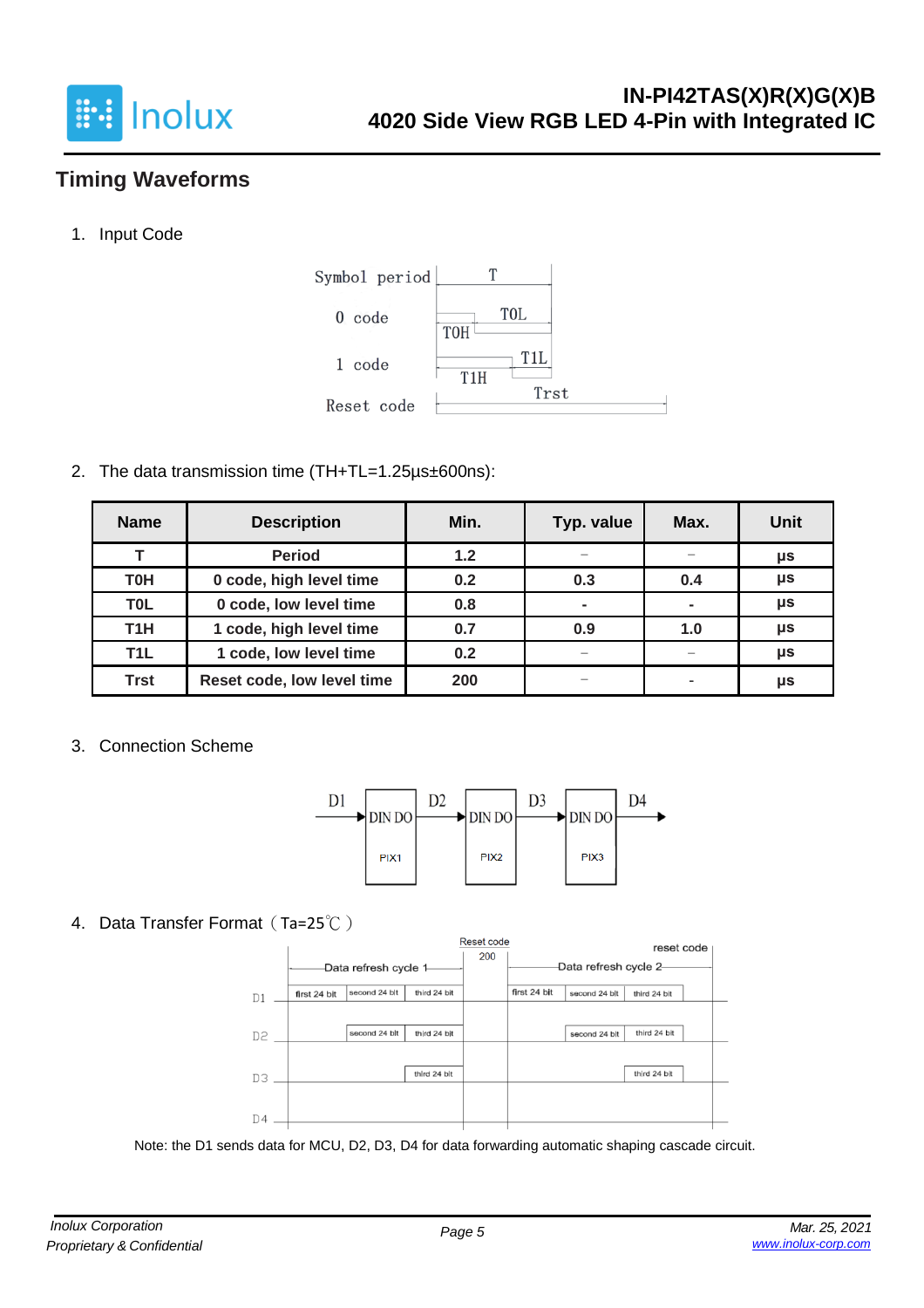

5. 24-bit data format



Note: high starting, in order to send data (G7 - G6 - ...... ..B0)

## **Typical Application Circuit**

| 5V      |            |             |            |             |            |                   |
|---------|------------|-------------|------------|-------------|------------|-------------------|
| Data    | R1 DIN     | VDD         | <b>DIN</b> | <b>VDD</b>  | DIN        | VDD               |
|         | <b>GND</b> | <b>DOUT</b> | GND        | <b>DOUT</b> | <b>GND</b> | <b>DOUT</b><br>R2 |
| $GND +$ |            |             |            |             |            |                   |

In the practical application circuit, the signal input and output pins of the IC signal input and output pins should be connected to the signal input and output terminals. In addition, to make the IC chip is more stable, even the capacitance between beads is essential back.

Application I: used for soft lamp strip or hard light, lamp beads transmission distance is short, suggested in signal in time the clock line input and output end of each connected in series protection resistors, R1=R2 of about 500 ohms.

Application II: for module or general special-shaped products, lamp beads transmission distance is long, because of different wire and transmission distance, in the signal in time clock at both ends of the line on grounding protection resistance will be slightly different; to the actual use of fixed;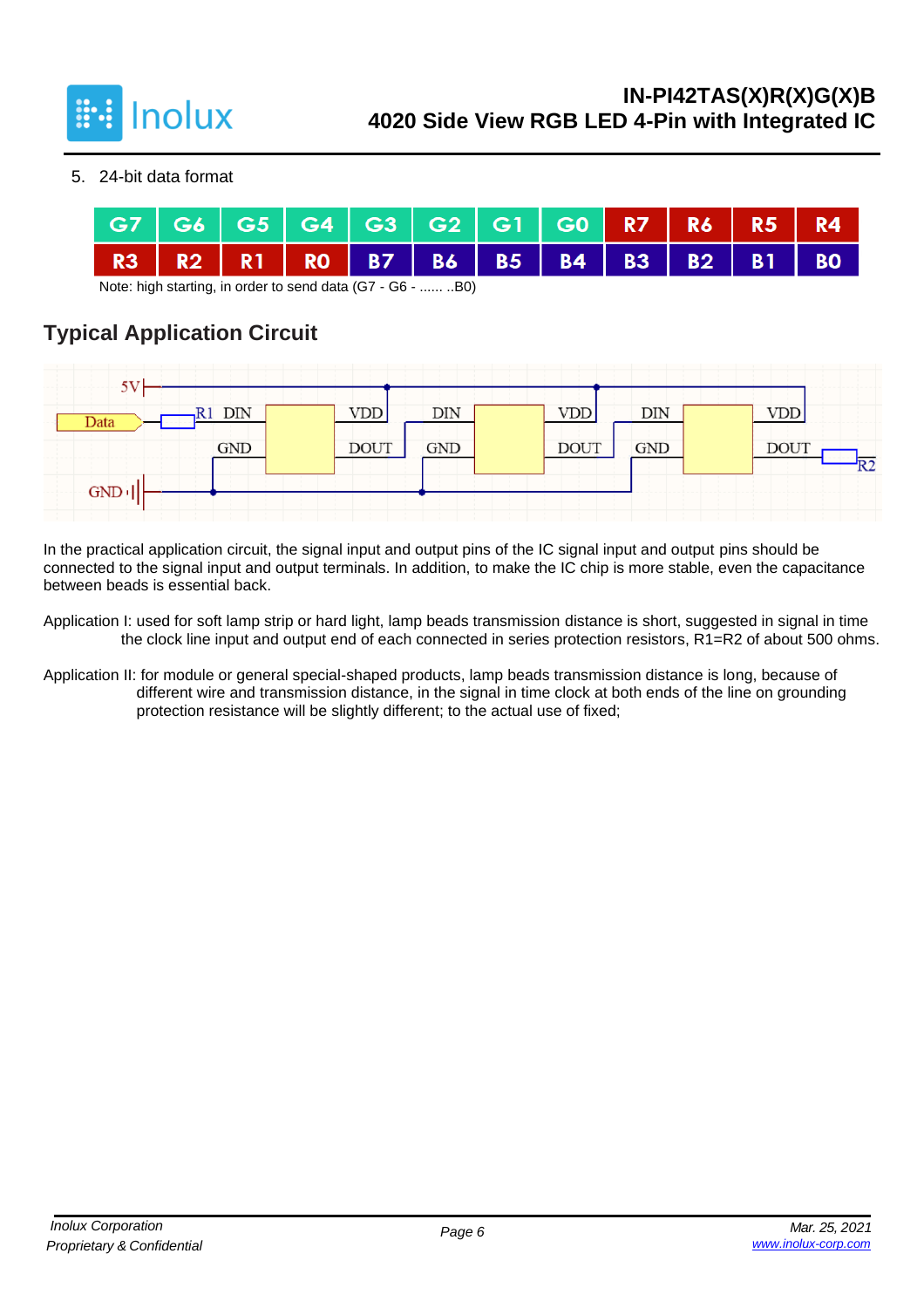

## **LED Performance Graph**



**Wavelength Characteristics** 

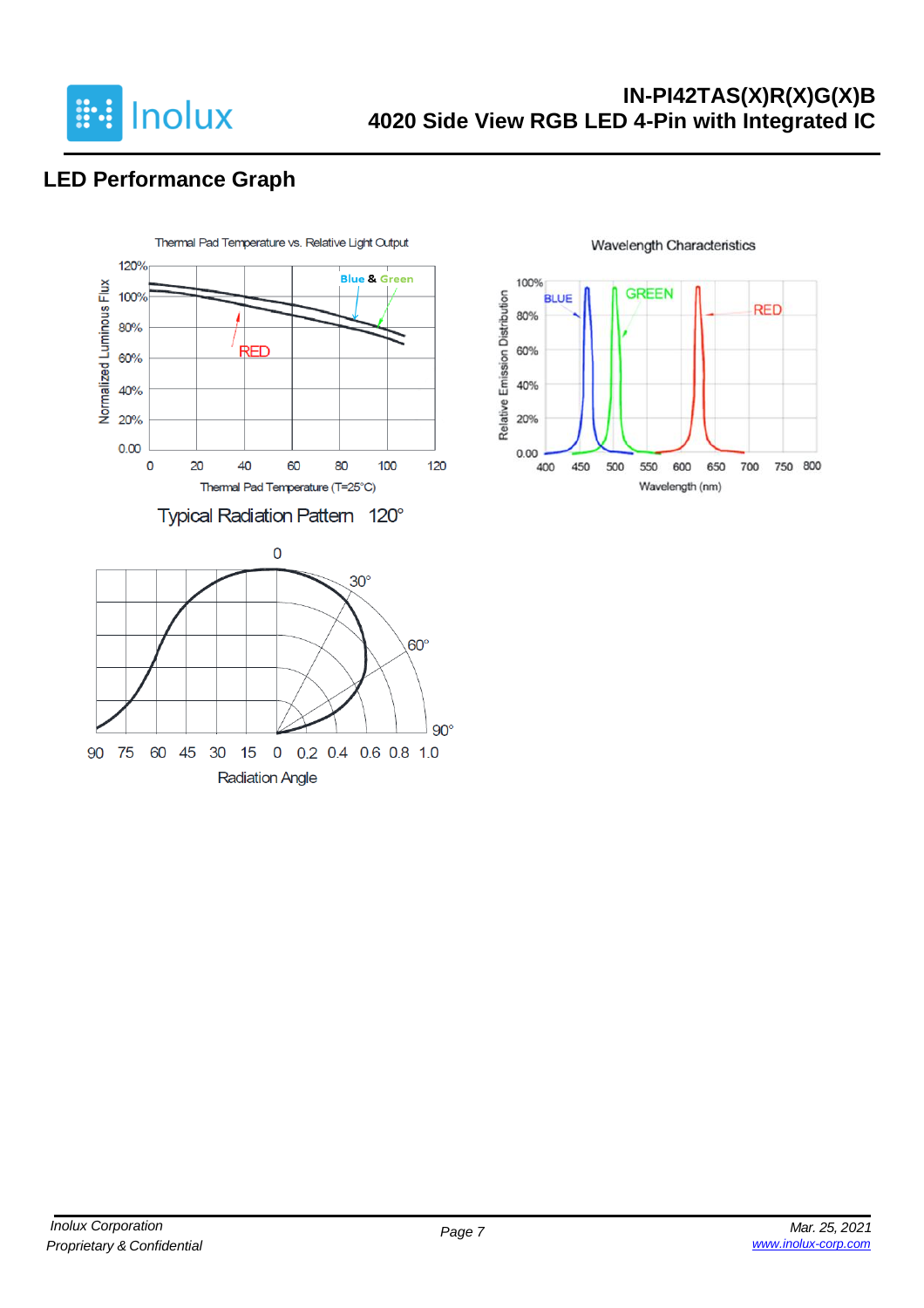

# **Ordering Information**

| Product          | <b>Emission Color</b> | IV(mcd)  | Orderable<br>Part Number |  |  |
|------------------|-----------------------|----------|--------------------------|--|--|
|                  | R                     | 50-150   |                          |  |  |
| IN-PI42TAS5R5G5B | G                     | 200-400  | IN-PI42TAS5R5G5B         |  |  |
|                  | B                     | 50-100   |                          |  |  |
|                  | R                     | 300-500  |                          |  |  |
| IN-PI42TASPRPGPB | G                     | 700-1500 | IN-PI42TASPRPGPB         |  |  |
|                  | B                     | 200-300  |                          |  |  |

# **Label Specifications**



### **Inolux P/N:**

|        | N | PI                                          | 42      |                        | $\mathsf{A}$ |                     | (X)                   | R               | (X)                   | ∽<br>G             | (X)                   | B                  | $\overline{\phantom{0}}$ |           |            | x |
|--------|---|---------------------------------------------|---------|------------------------|--------------|---------------------|-----------------------|-----------------|-----------------------|--------------------|-----------------------|--------------------|--------------------------|-----------|------------|---|
|        |   | Product                                     | Package | Die<br>Qty.            | Variation    | Orientation         | Current               | Color           | Current               | Color              | Current               | Color              |                          | Stamp-off | Customized |   |
| Inolux |   | PI-Single trace IC<br>PC- Clock Function IC |         | 42TA= 40 x 20 x 1.5 mm |              | $S = Side$<br>Mount | $P=12mA$<br>$5 = 5mA$ | $R = 624$<br>nm | $P=12mA$<br>$5 = 5mA$ | $G =$<br>520<br>nm | $P=12mA$<br>$5 = 5mA$ | $B =$<br>470<br>nm |                          |           |            |   |

## **Lot No.:**

|                     |                     |  | 01    | 24   | 001    |
|---------------------|---------------------|--|-------|------|--------|
| Internal<br>Tracker | Year (2017, 2018, ) |  | Month | Date | Serial |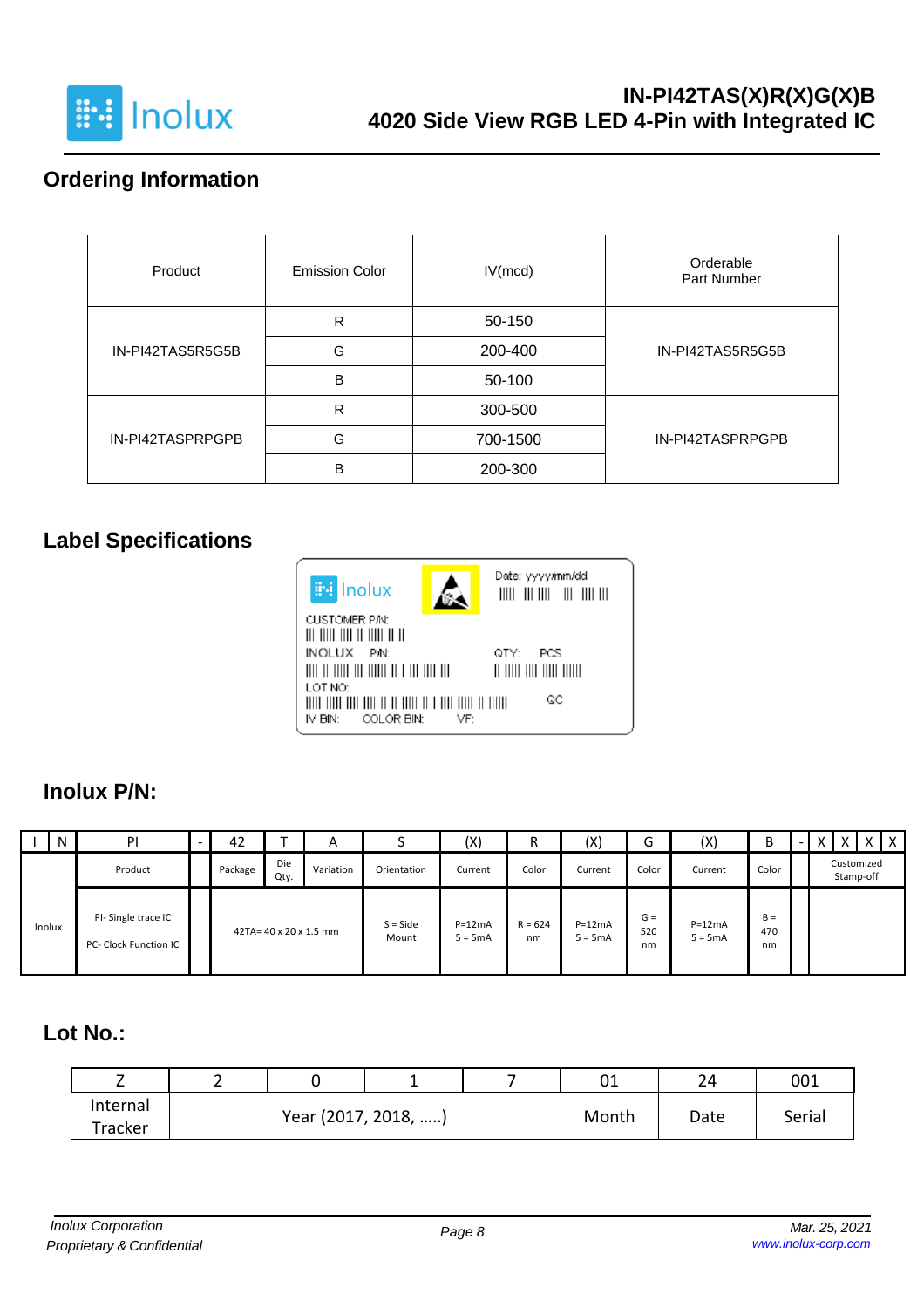

#### **Precautions**

Please read the following notes before using the product:

- 1. Storage
- 1.1 Do not open moisture proof bag before the products are ready to use.
- 1.2 Before opening the package, the LEDs should be kept at 30℃ or less and 80%RH or less.
- 1.3 The LEDs should be used within a year.
- 1.4 After opening the package, the remaining LEDs should be kept in a resealed bag.
- 1.5 The LEDs require mandatory baking before usage. Baking treatment listed below.
- 1.6 If the moisture adsorbent material has fabled away or the LEDs have exceeded the storage time, baking treatment should be performed using the following conditions.

\*Baking treatment: 60±5℃ for24 hours.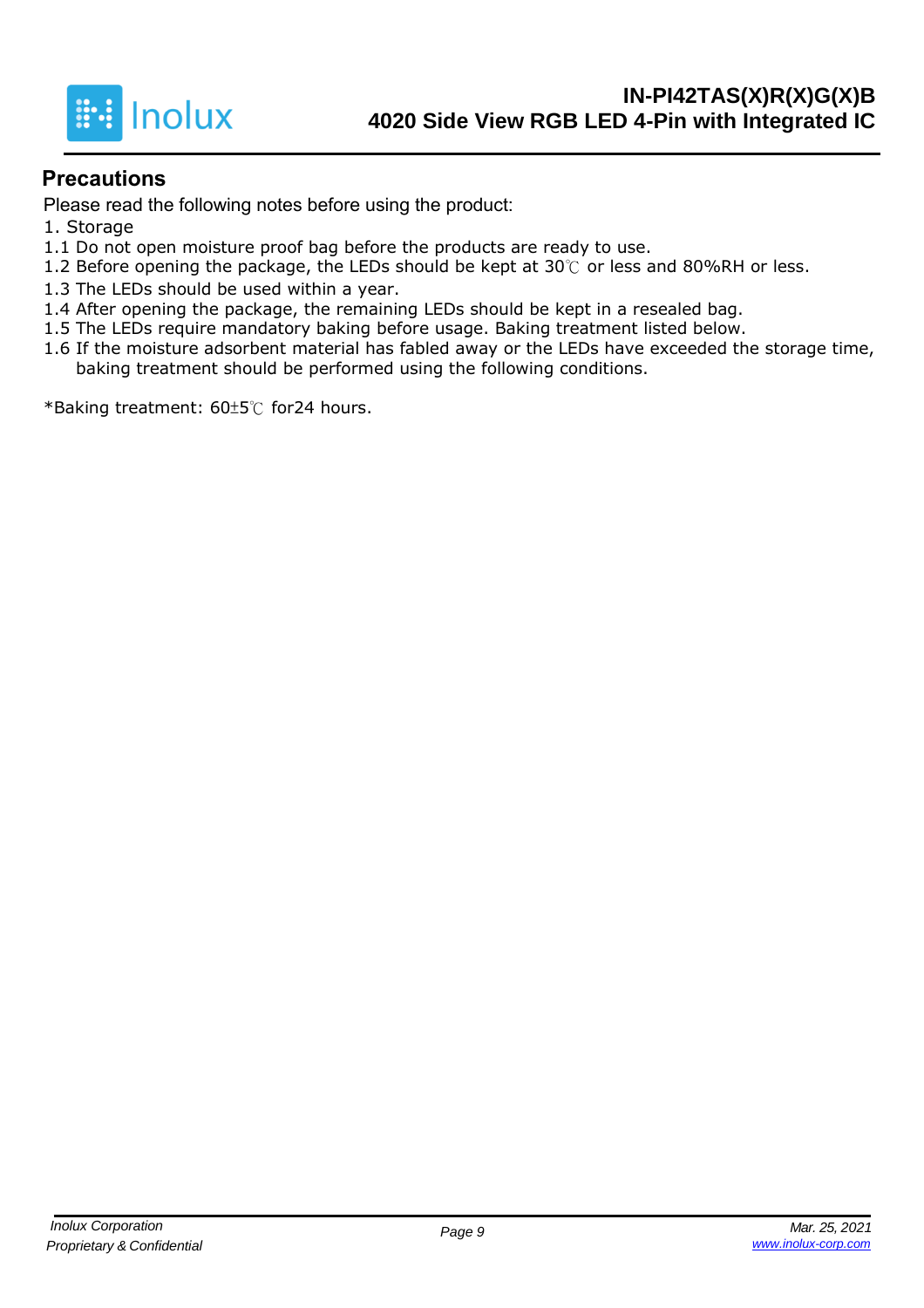

2. Soldering Condition Recommended soldering conditions:



**Times** 

| <b>Profile Feature</b>                                    | <b>Lead-Free Solder</b>   |
|-----------------------------------------------------------|---------------------------|
| Average Ramp-Up Rate (Ts <sub>max</sub> to Tp)            | $3^{\circ}$ C/second max. |
| Preheat: Temperature Min (Ts <sub>min</sub> )             | 150 $\degree$ C           |
| Preheat: Temperature Min (Ts <sub>max</sub> )             | $200^{\circ}$ C           |
| Preheat: Time (ts min to ts max)                          | 60-180 seconds            |
| Time Maintained Above: Temperature (TL)                   | 217 $°C$                  |
| Time Maintained Above: Time (t $_L$ )                     | 60-150 seconds            |
| Peak/Classification Temperature $(T_P)$                   | 240 °C                    |
| Time Within $5^{\circ}$ C of Actual Peak Temperature (tp) | <10 seconds               |
| Ramp-Down Rate                                            | 6°C/second max.           |
| Time 25 $\degree$ C to Peak Temperature                   | <6 minutes max.           |

Note: Excessive soldering temperature and / or time might result in deformation of the LED lens or catastrophic failure of the LED.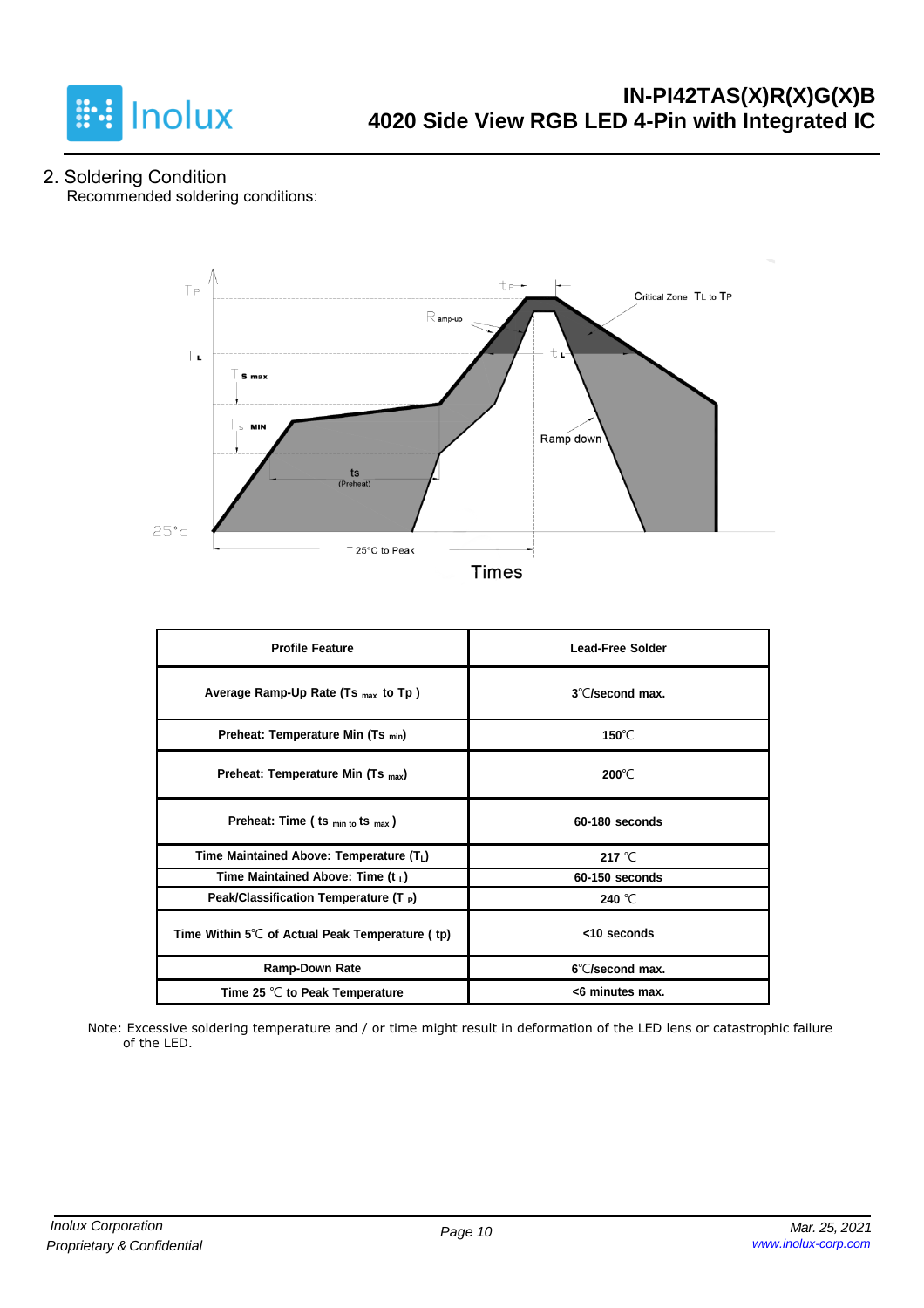

#### 3. Soldering Iron

Each terminal is to go to the tip of soldering iron temperature less than 260℃ for 5 seconds within once in less than the soldering iron capacity 25W. Leave two seconds and more intervals, and do soldering of each terminal. Be careful because the damage of the product is often started at the time of the hand solder.

#### 4. Repairing

Repair should not be done after the LEDs have been soldered. When repairing is unavoidable, a double-head soldering iron should be used (as below figure). It should be confirmed beforehand whether the characteristics of the LEDs will or will not be damaged by repairing.



#### 5. Caution in ESD

Static Electricity and surge damages the LED. It is recommended to use a wristband or anti-electrostatic glove when handling the LED. All devices, equipment and machinery must be properly grounded.